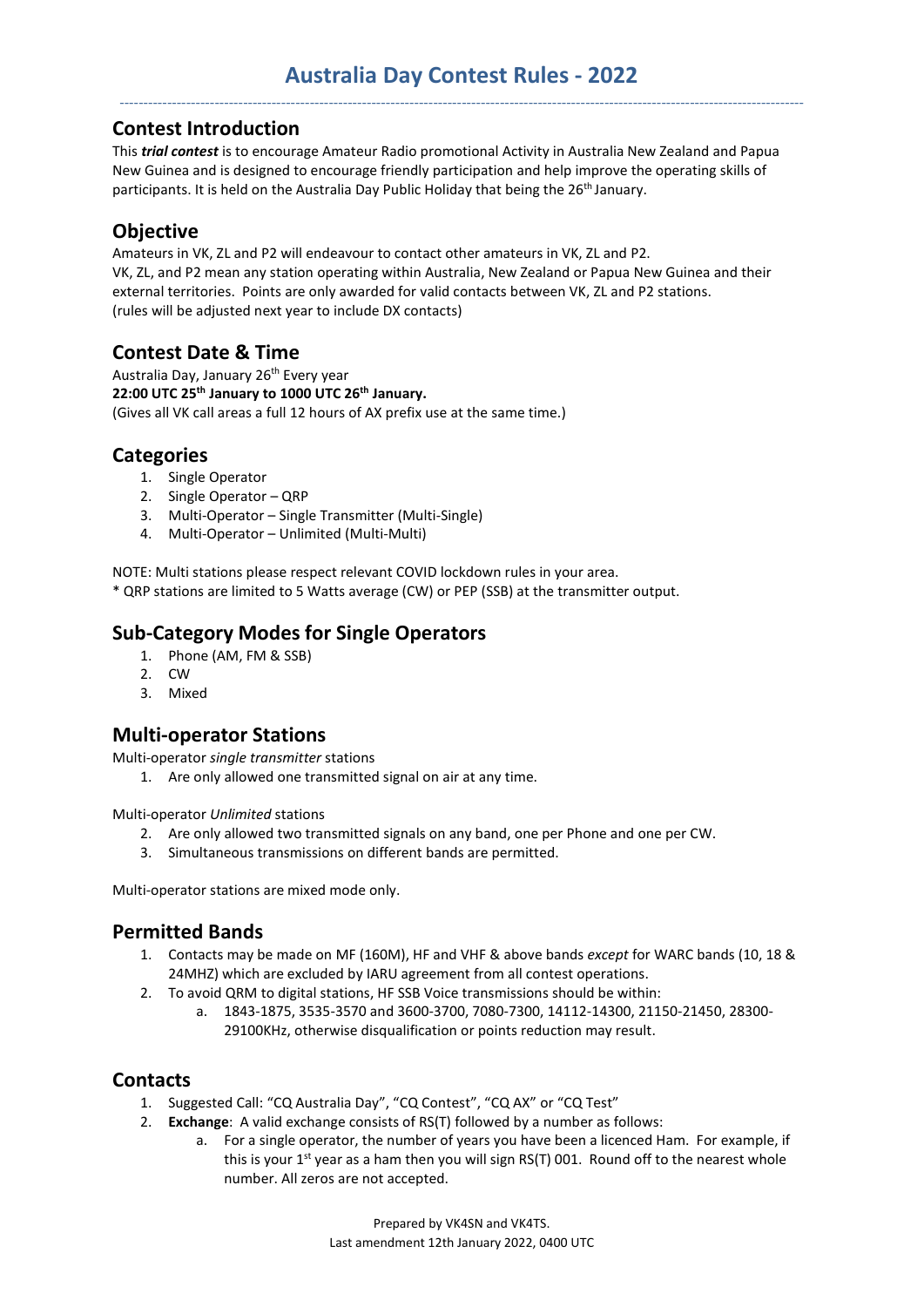# Australia Day Contest Rules - 2022 ------------------------------------------------------------------------------------------------------------------------------------------------

- b. For a multi-op or club station, the number of licenced years of the longest licenced Amateur present at the start of the contest.
- 3. On all bands, stations may be contacted at intervals of not less than THREE hours since the previous contact on that band and mode.
- 4. FM, AM, & SSB count as one mode. Therefore, one cannot QSO with a station in FM and work them on SSB on the same band before the three hours is up.
- 5. No cross-band contacts are allowed.
- 6. Exchange of contact information via satellites, telephones, repeaters, Echolink, IRLP, or the internet is not in the spirit of the contest.
- 7. Contacts via satellites are not allowed for scoring purposes.
- 8. Contacts within the same call area are permitted.

#### Scoring

- 1. On 160 metres two points per completed valid contact.
- 2. On 23cm or higher bands two points per completed valid contact.
- 3. On all other bands one point. (No WARC bands allowed)
- 4. On CW, irrespective of band, double points.

# General Rules

- 1. W.I.A. General Rules for All Contests apply unless otherwise specified.
- 2. All operators of single operator stations must perform all operating and logging without assistance.
- 3. Use of clusters, Skimmers, and /or SDR Technology is allowed.
- 4. Holders of more than one licence or callsign MUST use only ONE callsign for the contest duration.
- 5. Fully automated operation is not permitted; however, computers can be used for logging or CW reception and/or keying.
- 6. All operations must be in accordance with the band plan for the band in use.
- 7. Any station observed as departing from the generally accepted codes of operating ethics or licence conditions may be disqualified.
- 8. 2x1 contest callsigns are prohibited from using the AX prefix in lieu of VK.

### Remote Station Operation

- 1. Both receiving and transmitting antennas must be co-located and be in Australia.
- 2. If your remote station is interstate, you must sign VKn??/VKn or VKn/VKn??
- 3. The remote site location must be shown by a maiden head six figure grid square in your soapbox comments. General Rule 5(c) applies regarding 500m circle.
- 4. All calls and exchanges must be obtained through the TX/RX remote site. Only the remote site can be used during the contest. I.E. Using your personal physical local location for use of local TX/RX operations is not allowed and will result in disqualification.

### Log Submission

- 1. Use of logging software is preferred as the output file will be in Cabrillo format which suits the log checking software. See below for logger links.
- 2. Submit Log via https://vklogchecker.com MANUAL submission.
- 3. Or failing b. above, attach your 'callsign.log' file to your email to axlogs@wia.org.au and put your callsign in the subject.
- 4. If logs are sent directly to the manager, receipt of your log, will be receipted by the manager. Just to be sure, it is advised that you flag your email for "confirmation of receipt".
- 5. PAPER logs are not accepted.
- 6. Emailed Logs are to be received by the contest manager no later than midnight on the 31<sup>st</sup> of January after the contest ends.
- 7. All logs will be receipted by email provided an email address is supplied.
- 8. Logs received after the closing date will not be eligible for processing.